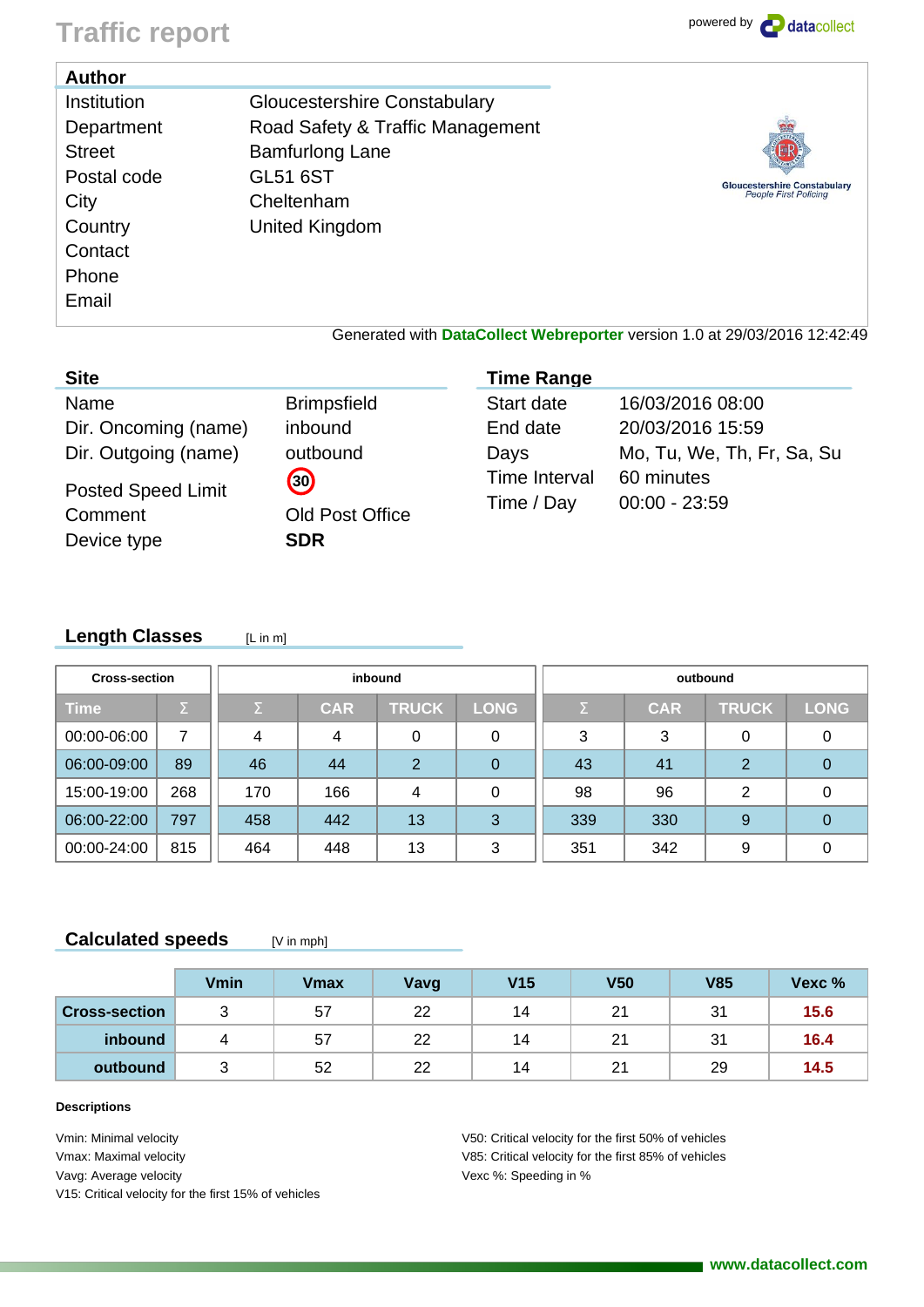## **Traffic report** powered by **P** datacollect

| <b>Author</b>                                             |                                                                                                                      |                                                                           |
|-----------------------------------------------------------|----------------------------------------------------------------------------------------------------------------------|---------------------------------------------------------------------------|
| Institution<br>Department<br><b>Street</b><br>Postal code | <b>Gloucestershire Constabulary</b><br>Road Safety & Traffic Management<br><b>Bamfurlong Lane</b><br><b>GL51 6ST</b> |                                                                           |
| City<br>Country<br>Contact<br>Phone<br>Email              | Cheltenham<br>United Kingdom                                                                                         | <b>Gloucestershire Constabulary</b><br><b>People First Policing</b>       |
|                                                           |                                                                                                                      | Generated with DataCollect Webreporter version 1.0 at 29/03/2016 12:42:49 |

### **Site**

**Volume**

Name Brimpsfield Dir. Oncoming (name) inbound Dir. Outgoing (name) outbound

Posted Speed Limit **30** Comment Old Post Office Device type **SDR** 

| <b>Time Range</b> |                            |
|-------------------|----------------------------|
| Start date        | 16/03/2016 08:00           |
| End date          | 20/03/2016 15:59           |
| Days              | Mo, Tu, We, Th, Fr, Sa, Su |
| Time Interval     | 60 minutes                 |
| Time / Day        | $00:00 - 23:59$            |

## **Time / Volume graph**

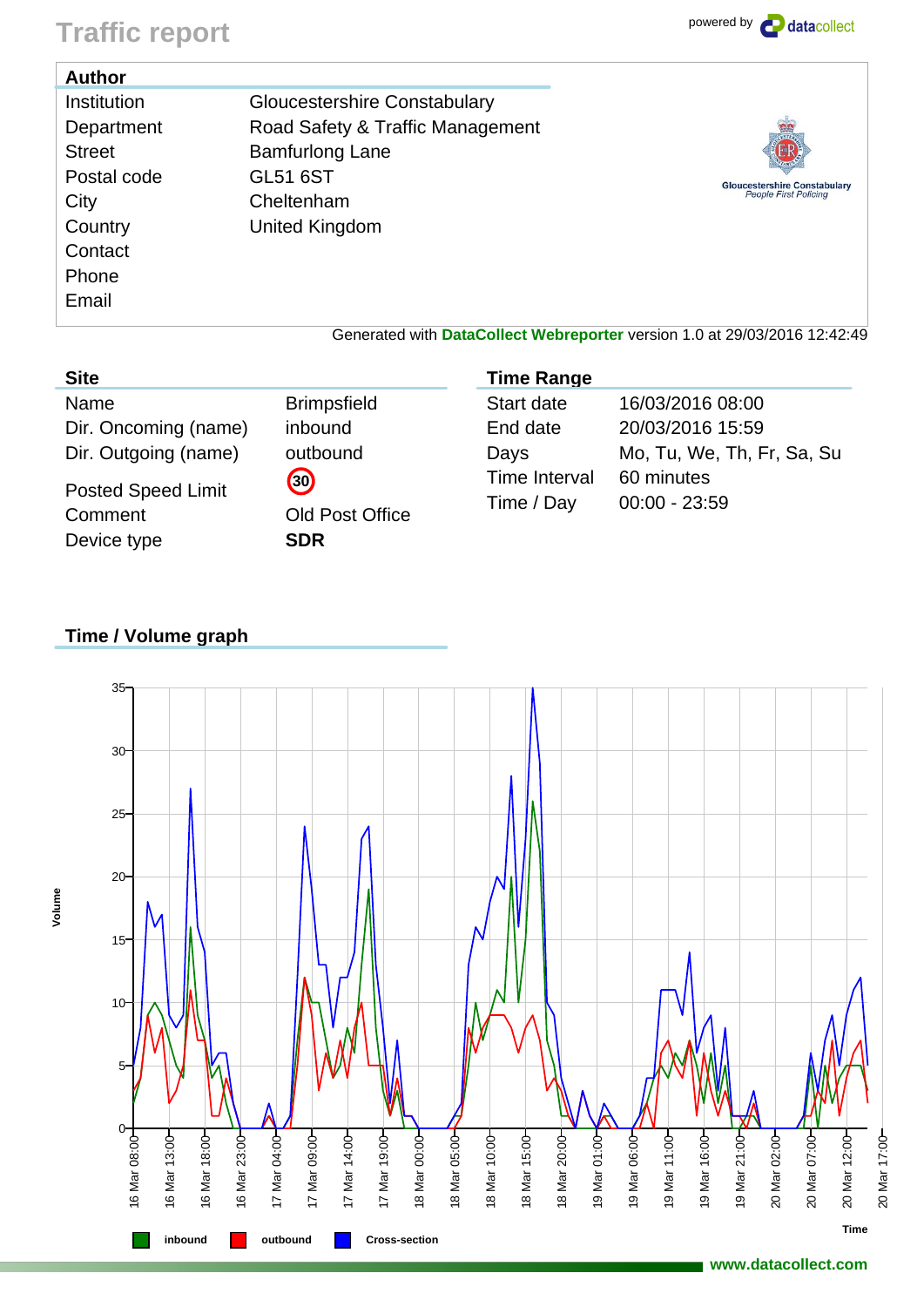## **Traffic report** powered by **P** datacollect

| <b>Author</b>                                                                           |                                                                                                                                               |                                                                     |
|-----------------------------------------------------------------------------------------|-----------------------------------------------------------------------------------------------------------------------------------------------|---------------------------------------------------------------------|
| Institution<br>Department<br><b>Street</b><br>Postal code<br>City<br>Country<br>Contact | Gloucestershire Constabulary<br>Road Safety & Traffic Management<br><b>Bamfurlong Lane</b><br><b>GL51 6ST</b><br>Cheltenham<br>United Kingdom | <b>Gloucestershire Constabulary</b><br><b>People First Policing</b> |
| Phone                                                                                   |                                                                                                                                               |                                                                     |
| Email                                                                                   |                                                                                                                                               |                                                                     |
|                                                                                         | Generated with DataCollect Webreporter version 1.0 at 29/03/2016 12:42:49                                                                     |                                                                     |

**Time Range**

Start date 16/03/2016 08:00 End date 20/03/2016 15:59

Time Interval 60 minutes Time / Day 00:00 - 23:59

Days Mo, Tu, We, Th, Fr, Sa, Su

| <b>SITE</b>          |                    |
|----------------------|--------------------|
| Name                 | <b>Brimpsfield</b> |
| Dir. Oncoming (name) | inbound            |
| Dir. Outgoing (name) | outbound           |
|                      |                    |

Posted Speed Limit **30** Comment Old Post Office Device type **SDR** 

## **Speed histogram**

**Site**

**Volume**



**www.datacollect.com**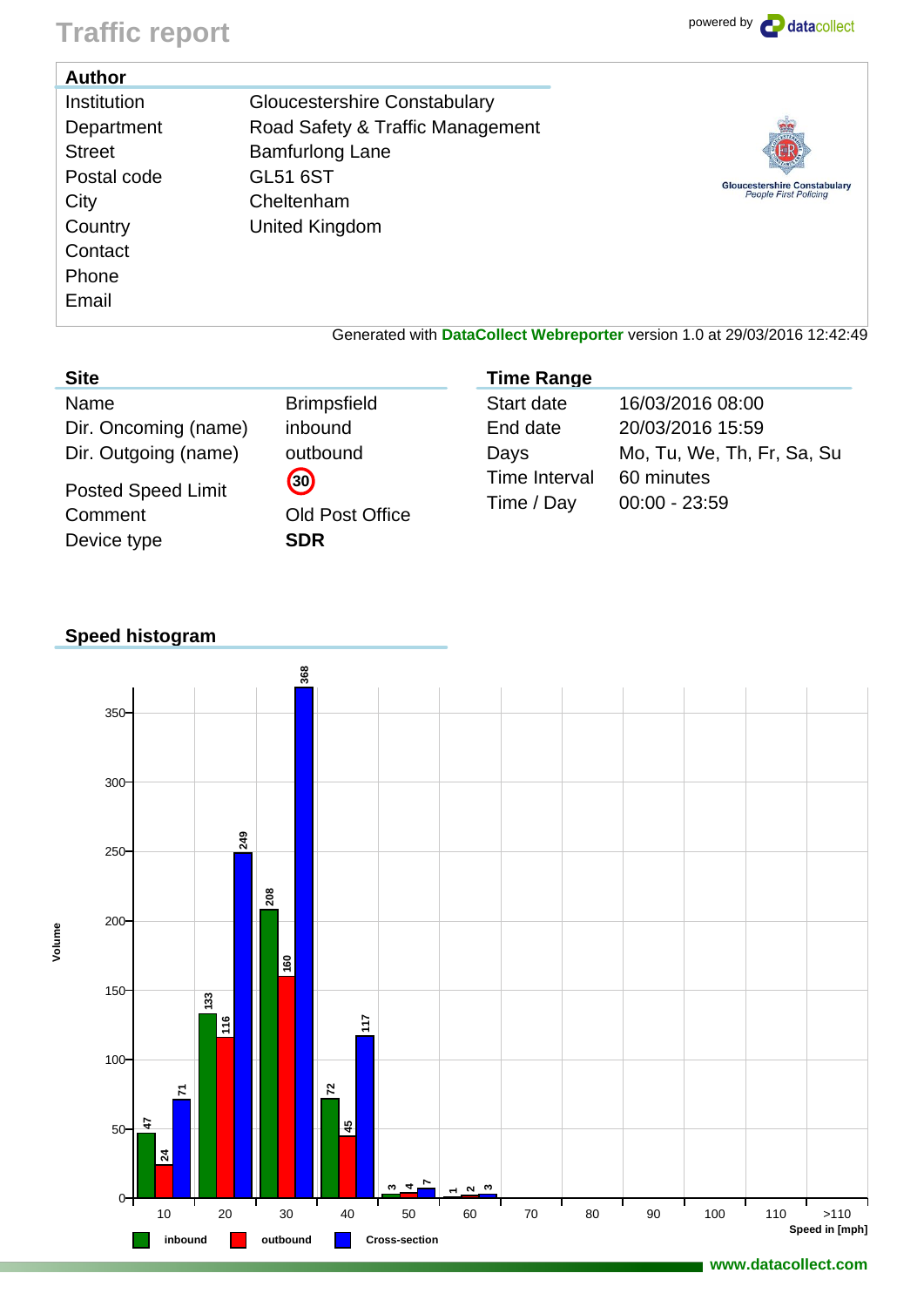# Traffic report **powered by**  $\bullet$  datacollect

| <b>Author</b>                                                                                             |                                                                                                                                                      |                                                                     |
|-----------------------------------------------------------------------------------------------------------|------------------------------------------------------------------------------------------------------------------------------------------------------|---------------------------------------------------------------------|
| Institution<br>Department<br><b>Street</b><br>Postal code<br>City<br>Country<br>Contact<br>Phone<br>Email | <b>Gloucestershire Constabulary</b><br>Road Safety & Traffic Management<br><b>Bamfurlong Lane</b><br><b>GL51 6ST</b><br>Cheltenham<br>United Kingdom | <b>Gloucestershire Constabulary</b><br><b>People First Policing</b> |
|                                                                                                           | Generated with DataCollect Webreporter version 1.0 at 29/03/2016 12:42:49                                                                            |                                                                     |

| <b>Site</b>                          |                       | <b>Time Range</b>           |                               |
|--------------------------------------|-----------------------|-----------------------------|-------------------------------|
| Name                                 | <b>Brimpsfield</b>    | Start date                  | 16/03/2016 08:00              |
| Dir. Oncoming (name)                 | inbound               | End date                    | 20/03/2016 15:59              |
| Dir. Outgoing (name)                 | outbound              | Days                        | Mo, Tu, We, Th, Fr, Sa, Su    |
| <b>Posted Speed Limit</b><br>Comment | 30<br>Old Post Office | Time Interval<br>Time / Day | 60 minutes<br>$00:00 - 23:59$ |
| Device type                          | <b>SDR</b>            |                             |                               |

## **Length histogram**

**Volume**



**www.datacollect.com**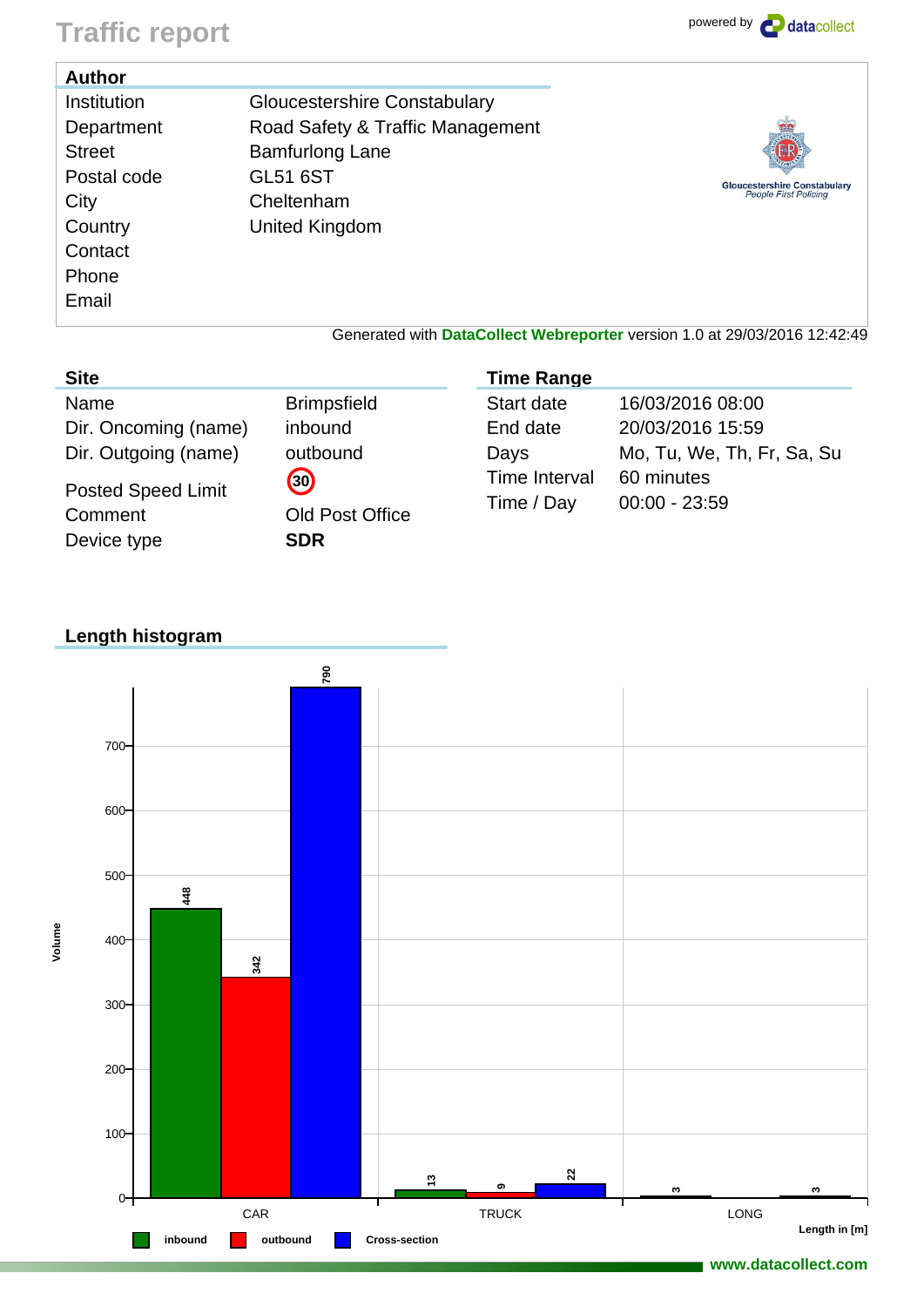

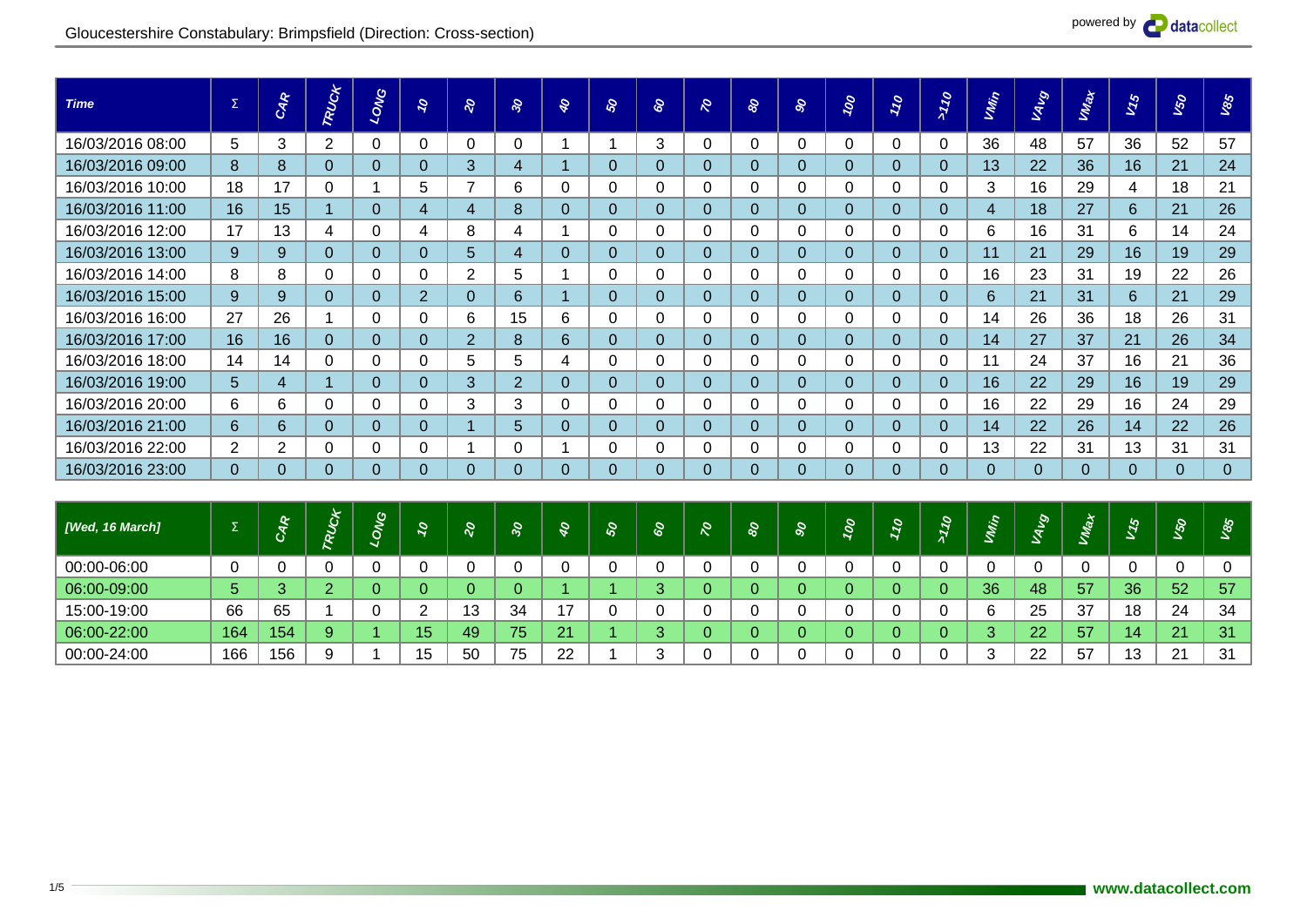| <b>Time</b>      | $\Sigma$       | CAR            | TRUCK          | LONG                  | $\mathcal{O}$  | $\delta$       | $\mathcal{S}$  | s,             | <b>S</b>       | 8 <sup>o</sup> | $\mathcal{Q}$  | 8        | $\mathbf{S}$ | 100      | 770      | $\sigma_{LL}$ | Vivin          | <b>RAND</b>  | VMax         | <b>V15</b> | 150          | 185            |
|------------------|----------------|----------------|----------------|-----------------------|----------------|----------------|----------------|----------------|----------------|----------------|----------------|----------|--------------|----------|----------|---------------|----------------|--------------|--------------|------------|--------------|----------------|
| 17/03/2016 00:00 | 0              | $\mathbf 0$    | 0              | 0                     | 0              | 0              | 0              | 0              | 0              | 0              | 0              | 0        | $\mathbf 0$  | 0        | $\Omega$ | $\Omega$      | $\Omega$       | $\mathbf 0$  | $\mathbf{0}$ | $\Omega$   | $\Omega$     | $\mathbf 0$    |
| 17/03/2016 01:00 | $\overline{0}$ | $\Omega$       | $\Omega$       | $\Omega$              | $\Omega$       | $\Omega$       | $\Omega$       | $\Omega$       | $\Omega$       | $\Omega$       | $\Omega$       | $\Omega$ | $\Omega$     | $\Omega$ | $\Omega$ | $\Omega$      | $\Omega$       | $\Omega$     | $\Omega$     | $\Omega$   | $\Omega$     | $\overline{0}$ |
| 17/03/2016 02:00 | 0              | $\Omega$       | 0              | 0                     | $\mathbf{0}$   | $\Omega$       | 0              | 0              | $\Omega$       | 0              | 0              | 0        | $\Omega$     | $\Omega$ | $\Omega$ | $\Omega$      | $\Omega$       | $\Omega$     | $\Omega$     | $\Omega$   | $\Omega$     | $\Omega$       |
| 17/03/2016 03:00 | 2              | $\overline{2}$ | $\Omega$       | $\Omega$              | $\Omega$       | $\overline{1}$ | $\overline{1}$ | $\Omega$       | $\Omega$       | $\Omega$       | $\Omega$       | $\Omega$ | $\Omega$     | $\Omega$ | $\Omega$ | $\Omega$      | 13             | 17           | 21           | 13         | 21           | 21             |
| 17/03/2016 04:00 | 0              | 0              | 0              | 0                     | 0              | 0              | 0              | $\Omega$       | 0              | $\Omega$       | 0              | $\Omega$ | $\Omega$     | $\Omega$ | $\Omega$ | 0             | $\Omega$       | $\mathbf{0}$ | $\Omega$     | $\Omega$   | $\mathbf{0}$ | 0              |
| 17/03/2016 05:00 | $\Omega$       | $\Omega$       | $\Omega$       | $\Omega$              | $\Omega$       | $\Omega$       | $\Omega$       | $\Omega$       | $\Omega$       | $\Omega$       | $\Omega$       | $\Omega$ | $\Omega$     | $\Omega$ | $\Omega$ | $\Omega$      | $\Omega$       | $\Omega$     | $\Omega$     | $\Omega$   | $\Omega$     | $\Omega$       |
| 17/03/2016 06:00 | 1              | -1             | $\Omega$       | $\Omega$              | $\Omega$       | -1             | $\Omega$       | $\Omega$       | $\Omega$       | $\Omega$       | $\Omega$       | 0        | $\Omega$     | $\Omega$ | $\Omega$ | $\Omega$      | 16             | 16           | 16           | 16         | 16           | 16             |
| 17/03/2016 07:00 | 12             | 11             | $\overline{1}$ | $\Omega$              | 1              | 6              | $\overline{4}$ | 1              | $\overline{0}$ | $\Omega$       | $\overline{0}$ | $\Omega$ | $\Omega$     | $\Omega$ | $\Omega$ | $\Omega$      | 6              | 20           | 31           | 11         | 19           | 29             |
| 17/03/2016 08:00 | 24             | 23             | $\mathbf 1$    | $\mathbf{0}$          | 1              | 11             | 9              | 3              | $\Omega$       | $\Omega$       | $\Omega$       | $\Omega$ | $\Omega$     | $\Omega$ | $\Omega$ | $\Omega$      | 6              | 21           | 34           | 11         | 21           | 29             |
| 17/03/2016 09:00 | 19             | 19             | $\Omega$       | $\Omega$              | $\Omega$       | 8              | 10             | $\overline{1}$ | $\Omega$       | $\Omega$       | $\Omega$       | $\Omega$ | $\Omega$     | $\Omega$ | $\Omega$ | $\Omega$      | 11             | 21           | 31           | 18         | 21           | 24             |
| 17/03/2016 10:00 | 13             | 12             | -1             | 0                     | $\Omega$       | 5              | 7              | -1             | $\Omega$       | 0              | $\Omega$       | 0        | $\Omega$     | 0        | 0        | 0             | 16             | 23           | 31           | 16         | 21           | 29             |
| 17/03/2016 11:00 | 13             | 12             | $\overline{1}$ | $\Omega$              | 3              | 3              | 5              | $\overline{2}$ | $\Omega$       | $\Omega$       | $\Omega$       | $\Omega$ | $\Omega$     | $\Omega$ | $\Omega$ | $\Omega$      | $\overline{4}$ | 19           | 31           | 6          | 21           | 31             |
| 17/03/2016 12:00 | 8              | 8              | $\Omega$       | 0                     | $\Omega$       | 4              | 3              | -1             | $\Omega$       | $\Omega$       | $\Omega$       | $\Omega$ | $\Omega$     | 0        | $\Omega$ | $\Omega$      | 16             | 23           | 37           | 18         | 21           | 24             |
| 17/03/2016 13:00 | 12             | 10             | $\overline{1}$ | 1                     | 3              | $\overline{2}$ | $\overline{4}$ | 3              | $\Omega$       | $\Omega$       | $\Omega$       | $\Omega$ | $\Omega$     | $\Omega$ | $\Omega$ | $\Omega$      | 6              | 22           | 37           | 6          | 22           | 37             |
| 17/03/2016 14:00 | 12             | 12             | $\Omega$       | 0                     | $\mathbf{0}$   | 3              | $\overline{7}$ | $\overline{2}$ | $\Omega$       | $\Omega$       | $\Omega$       | $\Omega$ | $\Omega$     | $\Omega$ | $\Omega$ | $\Omega$      | 16             | 25           | 34           | 18         | 24           | 31             |
| 17/03/2016 15:00 | 14             | 14             | $\Omega$       | $\Omega$              | $\overline{1}$ | 5              | $\overline{4}$ | $\overline{4}$ | $\Omega$       | 0              | $\Omega$       | 0        | $\Omega$     | $\Omega$ | $\Omega$ | $\Omega$      | 6              | 23           | 37           | 16         | 22           | 31             |
| 17/03/2016 16:00 | 23             | 23             | $\Omega$       | 0                     | 1              | 5              | 10             | 6              | -1             | $\Omega$       | $\Omega$       | 0        | $\Omega$     | 0        | 0        | 0             | 9              | 25           | 41           | 16         | 24           | 32             |
| 17/03/2016 17:00 | 24             | 24             | $\Omega$       | $\Omega$              | $\Omega$       | 8              | 9              | 6              | $\overline{1}$ | $\Omega$       | $\Omega$       | $\Omega$ | $\Omega$     | $\Omega$ | $\Omega$ | $\Omega$      | 14             | 25           | 42           | 16         | 24           | 34             |
| 17/03/2016 18:00 | 13             | 13             | 0              | 0                     | 0              |                | 8              | 4              | $\Omega$       | 0              | 0              | 0        | 0            | $\Omega$ | $\Omega$ | 0             | 18             | 27           | 36           | 21         | 26           | 32             |
| 17/03/2016 19:00 | 8              | 8              | $\overline{0}$ | $\Omega$              | $\overline{0}$ | $\overline{4}$ | $\overline{4}$ | $\Omega$       | $\Omega$       | $\Omega$       | $\Omega$       | $\Omega$ | $\Omega$     | $\Omega$ | $\Omega$ | $\Omega$      | 11             | 21           | 29           | 16         | 24           | 26             |
| 17/03/2016 20:00 | 2              | 2              | 0              | $\mathbf{0}$          | $\mathbf{0}$   | $\Omega$       | 2              | $\Omega$       | $\Omega$       | $\Omega$       | $\Omega$       | $\Omega$ | $\Omega$     | 0        | $\Omega$ | $\Omega$      | 21             | 24           | 26           | 21         | 26           | 26             |
| 17/03/2016 21:00 | $\overline{7}$ | 7              | $\Omega$       | $\Omega$              | $\Omega$       | 3              | 4              | $\Omega$       | $\Omega$       | $\Omega$       | $\Omega$       | 0        | $\Omega$     | $\Omega$ | $\Omega$ | $\Omega$      | 14             | 21           | 26           | 16         | 21           | 24             |
| 17/03/2016 22:00 | 1              | -1             | $\Omega$       | 0                     | $\Omega$       | $\Omega$       | 1              | $\Omega$       | $\Omega$       | $\mathbf 0$    | $\Omega$       | 0        | 0            | 0        | $\Omega$ | 0             | 22             | 23           | 22           | 22         | 22           | 22             |
| 17/03/2016 23:00 | $\overline{1}$ |                | $\Omega$       | $\Omega$              | $\Omega$       | $\Omega$       | $\Omega$       |                | $\Omega$       | $\Omega$       | $\Omega$       | $\Omega$ | $\Omega$     | $\Omega$ | $\Omega$ | $\Omega$      | 39             | 40           | 39           | 39         | 39           | 39             |
|                  |                |                | $\ast$         | $\boldsymbol{\omega}$ |                |                |                |                |                |                |                |          |              |          |          |               |                |              |              |            |              |                |

| [Thu, 17 March] | $\mathbf{r}$<br>$\overline{ }$ | ىم  | $\boldsymbol{\mathcal{Q}}$ |    |    |    |    |  |  | $\sim$ | ` | $\tilde{\phantom{a}}$ |    | च<br>− |    |    |                 |     |
|-----------------|--------------------------------|-----|----------------------------|----|----|----|----|--|--|--------|---|-----------------------|----|--------|----|----|-----------------|-----|
| 00:00-06:00     | <u>_</u>                       |     |                            |    |    |    |    |  |  |        |   |                       | 12 | 17     | 21 | 13 | 21              | -21 |
| 06:00-09:00     | 38                             | 36  |                            |    | 18 | 14 |    |  |  |        |   |                       |    | 20     | 34 |    | 19 <sub>1</sub> | 29  |
| 15:00-19:00     | 74                             | 74  |                            |    | 19 | 31 | 20 |  |  |        |   |                       |    | 25     | 42 | 16 | 24              | 32  |
| 06:00-22:00     | 205                            | 199 |                            | 10 | 69 | 90 | 34 |  |  |        |   |                       |    | 23     | 42 | 16 | 22              | -31 |
| 00:00-24:00     | 209                            | 203 |                            | 10 | 70 | 92 | 35 |  |  |        |   |                       |    | 23     | 42 | 16 | 22              | 31  |

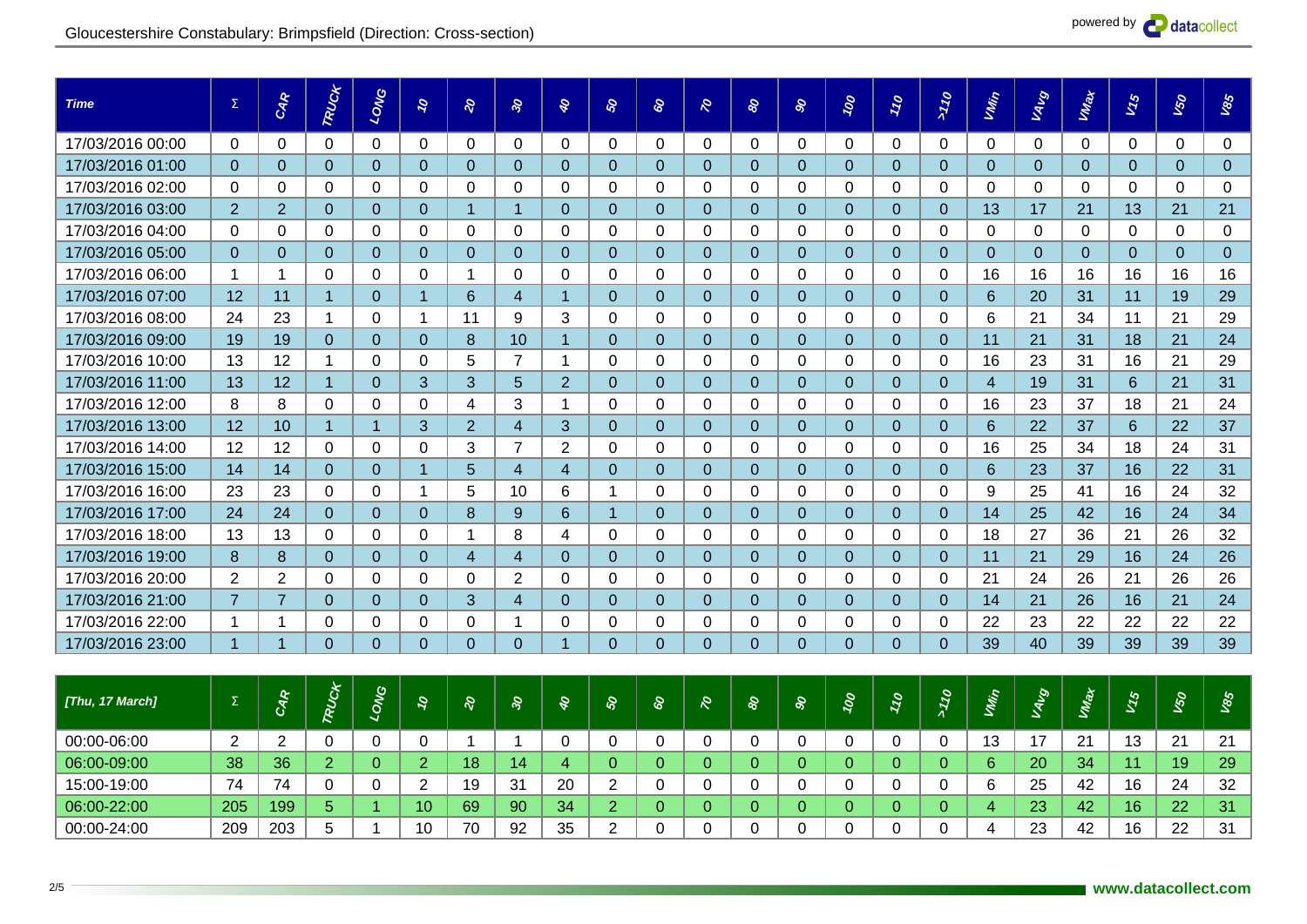

| <i><b>[Fri, 18 March]</b></i> | ∠   | <u>n</u><br>≂ | ಲ<br>O |    |    |    |    |  |  | $\sim$ | $\tilde{\phantom{a}}$ | $\tilde{\phantom{a}}$ |    | 9  | s  | ∽  | S,<br>∽ | প্ৰ<br>তে |
|-------------------------------|-----|---------------|--------|----|----|----|----|--|--|--------|-----------------------|-----------------------|----|----|----|----|---------|-----------|
| 00:00-06:00                   |     |               |        |    |    |    |    |  |  |        |                       |                       | 16 | 16 | 16 | 16 | 16      | 16        |
| 06:00-09:00                   | 31  | 31            |        |    | 12 |    | 10 |  |  |        |                       |                       | 6  | 23 | 37 | 14 | 21      | 32        |
| 15:00-19:00                   | 97  | 92            |        |    | 26 | 37 | 25 |  |  |        |                       |                       |    | 25 | 42 | 16 | 24      | 32        |
| 06:00-22:00                   | 259 | 252           |        | 18 | 73 | 14 | 50 |  |  |        |                       |                       |    | 24 | 42 | 16 | 24      | 31        |
| 00:00-24:00                   | 263 | 256           |        | 18 | 75 | 15 | 51 |  |  |        |                       |                       |    | 24 | 42 | 16 | 24      | 31        |

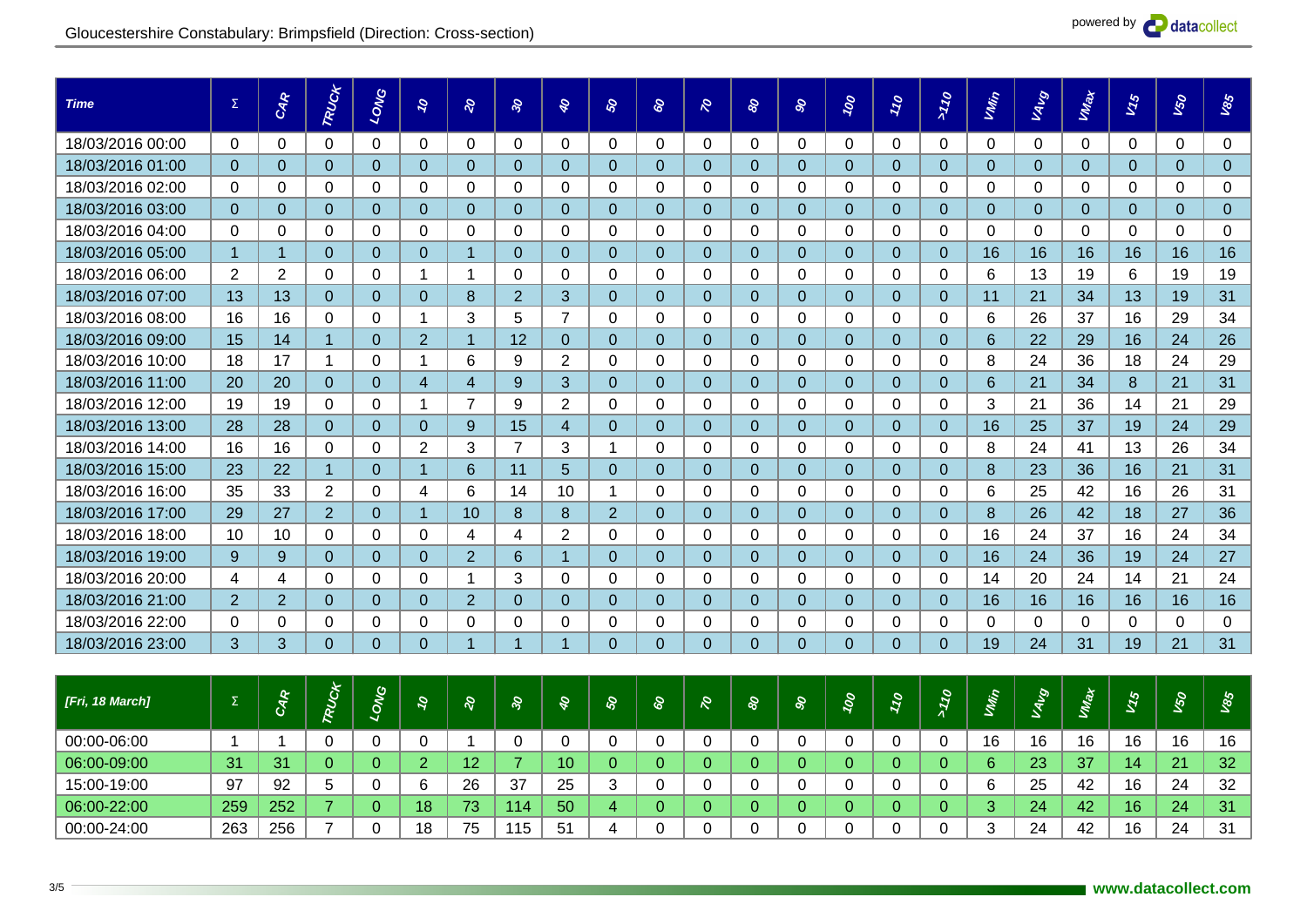

| [Sat, 19 March] | $\sim$<br>∸ | ىم<br>- | $\boldsymbol{\omega}$ |                 |    |    |  | a. | တဲ | $\sim$ | $\sim$ |    | ာ .     | s<br>∽ | ৸<br>- | Q.<br>∽ |    |
|-----------------|-------------|---------|-----------------------|-----------------|----|----|--|----|----|--------|--------|----|---------|--------|--------|---------|----|
| 00:00-06:00     |             |         |                       |                 |    |    |  |    |    |        |        |    | 20      | 26     |        | 21      | 26 |
| 06:00-09:00     |             |         |                       |                 |    |    |  |    |    |        |        | 18 | 22      | 26     | 18     | 22      | 26 |
| 15:00-19:00     | 26          | 26      |                       |                 | ⌒  |    |  |    |    |        |        |    | 19      | 34     |        | 21      | 27 |
| 06:00-22:00     | 101         | 100     |                       | 10              | 29 | 58 |  |    |    |        |        |    | 21      | 34     | 14     | 21      | 26 |
| 00:00-24:00     | 109         | 108     |                       | 10 <sup>°</sup> | 33 | 62 |  |    |    |        |        |    | 21<br>∼ | 34     | 14     | 21      | 26 |